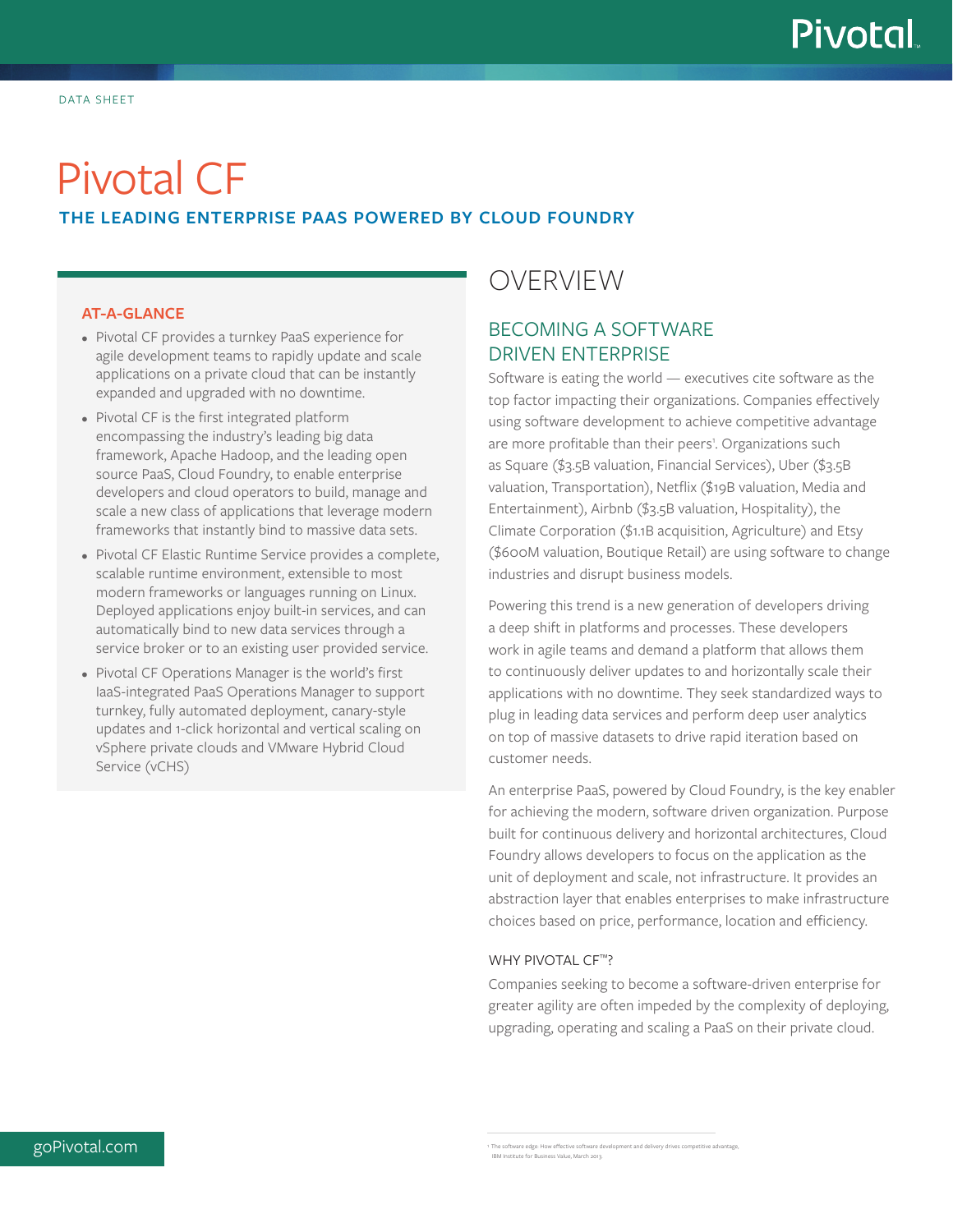Pivotal CF is the leading enterprise PaaS, powered by Cloud Foundry. It delivers a turnkey experience for scaling and updating PaaS on the private cloud, with no downtime. Pivotal CF enables developers to provision and bind leading application and data services such as Hadoop on a unified platform. It empowers businesses to deliver applications and update them with new features at a velocity and scale previously only available to Internet giants, allowing enterprises to innovate with disruptive speed.

# WHAT'S INSIDE

#### Pivotal CF includes

- **• Pivotal CF Elastic Runtime Service –** Provides a complete, scalable runtime environment, extensible to most modern frameworks or languages running on Linux. Deployed applications enjoy built-in services, and can automatically bind to new data services through a service broker or to an existing user provided service.
- **• Pivotal CF Operations Manager –** Industry's first turnkey enterprise PaaS management platform with IaaS integration

### PIVOTAL CF ELASTIC RUNTIME SERVICE

#### SELF SERVICE PLATFORM FOR APPLICATION MANAGEMENT

Pivotal CF provides the ideal self-service platform for development teams of any size to start small and rapidly evolve new ideas into complex applications, increasing business agility. Developers upload their application source files using the CF CLI or via plugins for popular IDE and build tools like Eclipse, Maven, Gradle, Jenkins, Bamboo and more.

The simplified semantics of the CF CLI and REST API allow users to manage and scale applications, as well as create and bind zerotouch data services. Pivotal CF's role-based control and lifecycle staging isolation enable different teams to be responsible for early development, testing, staging and ultimately production. A web console allows developers and application owners to monitor, manage and administer users and services.

#### FLEXIBLE MULTI-LANGUAGE 'BUILDPACK' ARCHITECTURE

Developers simply push applications to Pivotal CF for an "it just works" experience. Pivotal CF uses a flexible approach called buildpacks to dynamically assemble and configure a complete runtime environment for executing a particular class of applications. Rather than specifying how to run applications, developers can rely on buildpacks to detect, download and configure the appropriate runtimes, containers, and libraries.

Since buildpacks are extensible to most modern runtimes and frameworks running on Linux, enterprises can deploy apps

#### **FEATURES**

- Pivotal CF Elastic Runtime allows developers to deploy, scale and manage applications and bind services using simplified semantics and APIs, so they can focus on writing code, not configuring infrastructure or middleware.
- Buildpacks dynamically provide the appropriate runtime environment and Elastic Runtime automatically configures services so applications can be moved from development and test to staging and production environments with no changes. Operators can add new runtimes using buildpacks and control the order in which buildpacks are applied.
- Outstanding Java Spring support through the Pivotal provided Java buildpack. Spring applications require no changes to get started on Pivotal CF and enjoy zerotouch service integration.
- Deployed applications receive built-in services for horizontal scaling, load balancing, DNS, automated health management, and logging, resulting in a dramatic reduction in the number of vendors and integrations required for continuous software delivery.
- Web console allows developers and application owners to manage and administer users and services.
- Pivotal CF Loggregator delivers the ability to tail a unified log stream of application platform events and end user actions to clients and publish the log stream to a syslog drain for integration with log analytics tools.

written in nearly any language to Pivotal CF. Pivotal provided buildpacks for Java, Ruby and Node are part of a broad buildpack provider ecosystem that ensures constant updates and maintenance for virtually any language. Operators can add new runtimes using buildpacks and control the order in which buildpacks are applied.

#### OUTSTANDING JAVA SPRING SUPPORT AND ZERO-TOUCH SERVICE INTEGRATION

Enterprises can expect outstanding Java Spring support through the Pivotal provided Java buildpack. Most Spring applications require no changes to get started on Pivotal CF and, once there, enjoy zero-touch integration with services such as MySQL and RabbitMQ. The Java buildpack automatically infers memory settings and configures the container for bound services so developers can focus on writing code, not configuring middleware.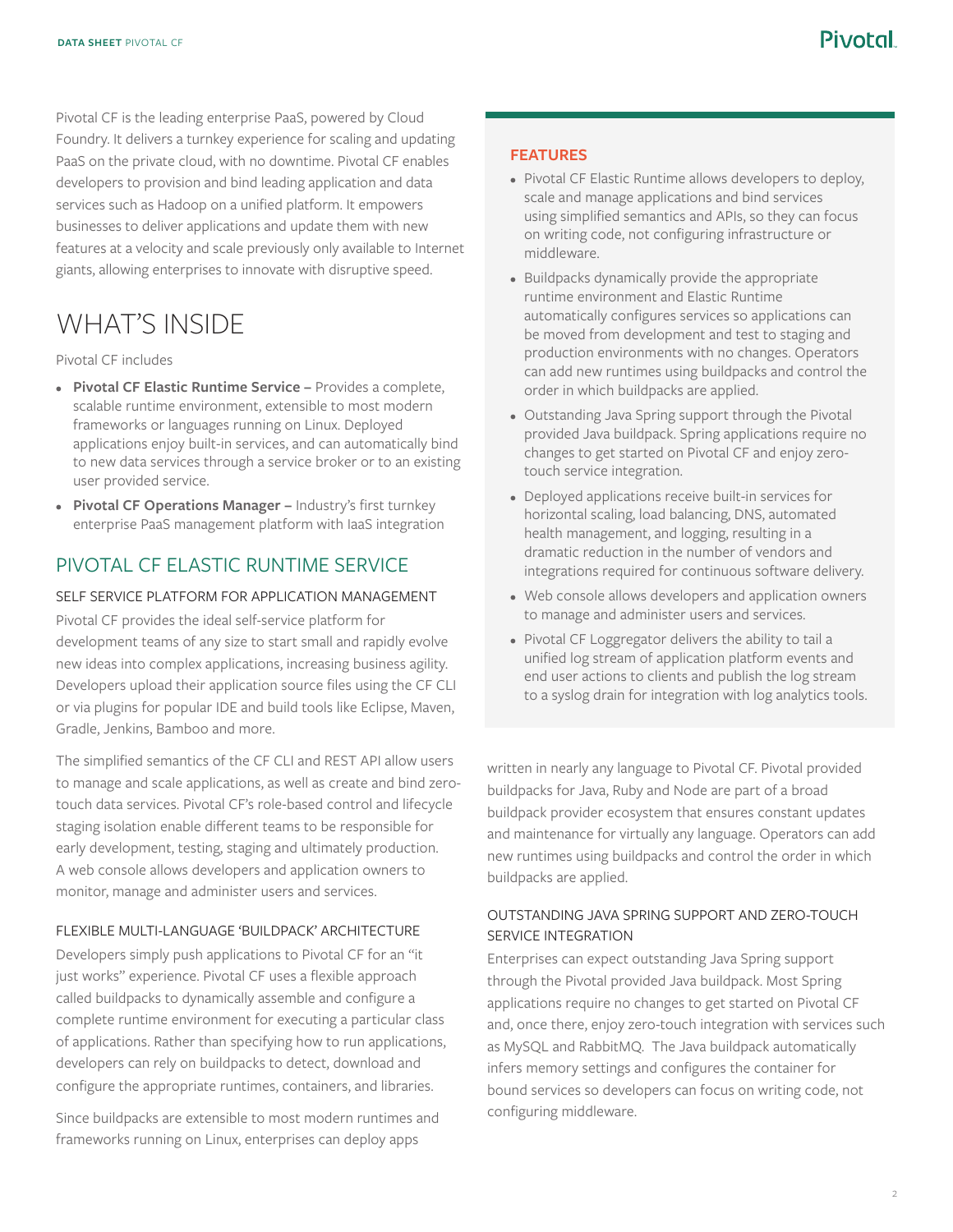# Pivotal

#### PIVOTAL CF DEVELOPER CONSOLE

| development                                    | test<br>stage                            |                         |                   |                    |                                | <b>ADD APP SPACE</b>         |
|------------------------------------------------|------------------------------------------|-------------------------|-------------------|--------------------|--------------------------------|------------------------------|
| <b>APPLICATIONS</b>                            |                                          |                         |                   | <b>LEARN MORE</b>  | <b>TEAM</b>                    | <b>INVITE</b><br><b>EDIT</b> |
| <b>Status</b>                                  | App                                      | Instances               | <b>Memory</b>     |                    | å.<br>James.Jameson@gmail.com  |                              |
| 100%                                           | <b>Spring Music</b><br>spring-music.cf-a | 100                     | <b>128MB</b>      | $\rightarrow$      | admin                          |                              |
|                                                |                                          |                         |                   |                    | frank.taylor@gopivotal.com     |                              |
| <b>SERVICES</b>                                |                                          |                         |                   | <b>ADD SERVICE</b> | smith@gmail.com                |                              |
| <b>Service Instance</b>                        | <b>Service Plan</b>                      |                         | <b>Bound Apps</b> |                    | å.<br>martin.fowlkes@yahoo.com |                              |
| mysql staging<br>Pivotal MySQL Dev             |                                          | Pivotal MySQL Dev 100mb | $1\,$             |                    | å.<br>mopsman@gopivotal.com    |                              |
| Support Delete                                 |                                          |                         |                   |                    | ÷.<br>rboshman@gopivotal.com   |                              |
| rabbitdev<br>Pivotal RabbitMQ<br>Manage Delete |                                          | <b>Pivotal RabbitMQ</b> |                   |                    | susan.branson@gmail.com        |                              |

#### DEPLOYED APPLICATIONS ENJOY BUILT IN SERVICES

Once deployed to Pivotal CF, applications enjoy built-in services for:

- Instant, horizontal application tier scaling
- Load balancing and DNS
- Automated health management
- Logging and auditing
- User and services management via a Developer Console

The built in features of the Elastic Runtime service allow enterprises to dramatically reduce the number of vendors and integrations required for continuous software delivery.

Pivotal CF supports horizontal scaling and rapid application deployment via updates to a shared routing tier for all applications in real-time. Tight coordination of dynamic routing and fast, dynamic container creation are at the heart of Pivotal CF's ability to instantly scale and update hundreds of instances. Pivotal CF empowers enterprises to support mobile and social applications and update them with new features at a velocity and scale previously only available to Internet giants.

A truly scalable platform must maintain availability for all running applications with minimum operator intervention. Pivotal CF's 3rd generation application health manager continuously monitors all applications running on a Pivotal CF instance and intervenes to make the actual state match the intended state for single second app recovery.

The ability to deliver a unified log stream of application platform events with end user actions for root cause analysis and understanding end-to-end service delivery is key to unlocking the value of an organization's unstructured data. Pivotal CF Loggregator delivers the ability to tail a unified log stream of application platform events and end user actions to clients like the CF CLI, and publish the log stream to a syslog drain for integration with tools such as Splunk or logstash.

#### STANDARDIZED SERVICE CONFIGURATION AND EXTENSIBILITY

Enterprises are shifting towards consumable web services to simplify configuration and increase application extensibility and portability. Developers using Pivotal CF's standard service "binding" mechanism benefit from automatic provisioning, configuration, management and storage of service connection information, credentials and dependencies. The application can now be moved from development and test to staging and production environments with no changes.

### PIVOTAL CF OPERATIONS MANAGER

#### WORLD'S FIRST IAAS INTEGRATED PAAS OPERATION MANAGER

Pivotal CF is the only PaaS that supports direct IaaS API integration for turnkey deployment and full life-cycle management. Pivotal CF Operations Manager installs from a single virtual appliance (OVA). From there, Operations Manager fully automates the deployment of Pivotal CF, using IaaS APIs, onto a resource pool of Linux VMs with Linux containers.